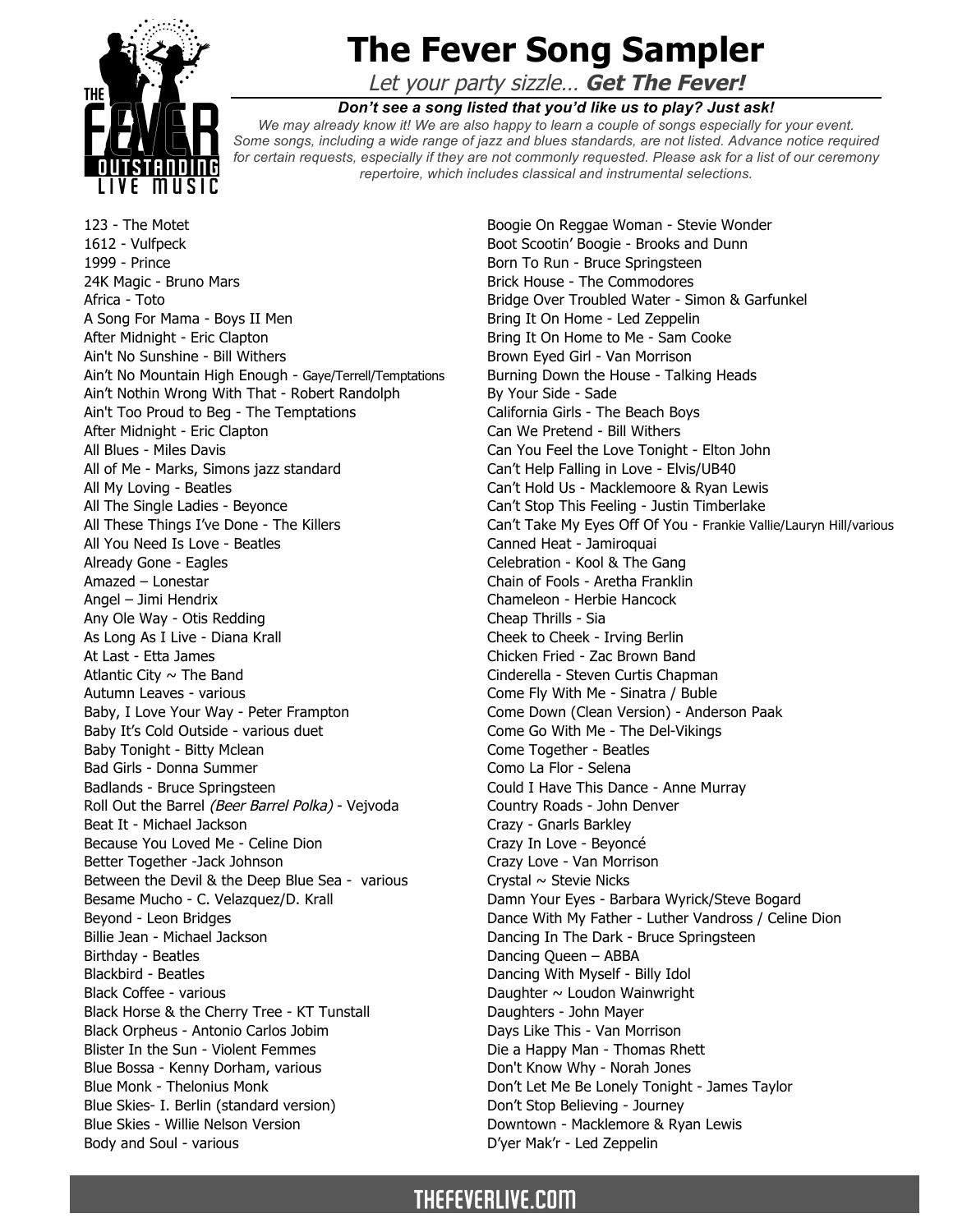# - 111 11 8 1

Edelweiss – various Electric Feel  $\sim$  MGMT Embraceable You - Louie Prima/Keeley Smith Empire State of Mind - Jay-Z and Alicia Keys Everlasting Light - The Black Keys Every Morning - Keb' Mo' Everything - Michael Buble Eyes of the World - Grateful Dead Falling Slowly - Glen Hansard, Markéta Irglová, from Once Feathered Indians  $\sim$  Tyler Childers Fathers and Daughters - Paul Simon Feel Like Making Love – Bad Company Feel So Close - Calvin Harris Feels Like Home - Chantal Kreviazuk Feelin' Alright - Joe Cocker Feeling Good - Nina Simone / Jennifer Hudson / Muse Fever - Ray Charles/Natalie Cole Fields of Gold - Sting Fire - Jimi Hendrix First Day of My Life - Bright Eyes Fly Me to the Moon - B. Howard Follow You Into the Dark - Death Cab for Cutie Fool for You - John Butler Trio Footprints - Miles Davis Forever Young – Bob Dylan (slow or fast version) Forget You - Cee Lo Green Freddie Freeloader - Miles Davis Friends In Low Places - Garth Brooks Funky Bitch - Phish Game of Love - Michelle Branch Get Lucky - Daft Punk Get The Party Started - P!nk Georgia On My Mind - Ray Charles & various Give Up The Funk - Parliament Girl from Ipanema - Carlos Jobim Girls Just Want to Have Fun - Cyndi Lauper Glory Days - Bruce Springsteen God Bless the Child - Billy Holiday/Arthur Herzog, Jr. God Only Knows - The Beach Boys Gonna Fly Now - Theme from Rocky Gonna Move - Susan Tedeschi Groove Is In The Heart - Deee Lite Hallelujah I Love Her So - Ray Charles Happy - Pharrell Williams Hard to Handle - Otis Redding Harder to Breathe - Maroon 5 Harvest Moon ~ Neil Young Hava Nagila - Israeli traditional folk for Hora Have I Told You Lately - Rod Stewart/Van Morrison Heard it Through the Grapevine - Marvin Gaye Heat Wave - Martha & The Vandellas Hero (Wind Beneath My Wings) - Gladys Knight Hey, Soul Sister - Train Hey Ya - Outkast

Higher Ground - Stevie Wonder/Red Hot Chili Peppers Ho Hey - The Lumineers Home - Edward Sharpe & The Magnetic Zeros Hound Dog - Elvis Presley / various How High the Moon - Hamilton/Lewis How Sweet It Is - Jr. Walker & the All Stars Hump de Bump - Red Hot Chili Peppers I Believe in a Thing Called Love – The Darkness I Can See Clearly - Johnny Nash I Can't Get No Satisfaction - Rolling Stones I Can't Go For That - Hall & Oates I Don't Need No Doctor - style of John Mayer I Don't Mind - Defeater I Don't Want to Miss a Thing - Aerosmith I Feel Good - James Brown I Feel Lucky - Mary Chapin Carpenter I Feel The Earth Move - Carole King I Gotta Feeling - Black Eyed Peas I Heard it Through the Grapevine - Marvin Gaye I Hope You Dance - LeeAnn Womack I Just Called to Say I Love You - Stevie Wonder I Just Want to Dance With You - George Strait I Loved Her First - Heartland I Only Have Eyes For You - Flamingos I Saw the Sign - Ace of Base I Want to Take You Higher - Sly & the Family Stone I Want You to Want Me - Cheap Trick/Lindsay Lohan I Wish - Stevie Wonder I Will Survive - Gloria Gaynor/Cake I'll Always Love My Mama - The Intruders I'll Be There  $\sim$  Josh Turner I'll Take You There - The Staple Singers I'm Alive - Michael Franti & Spearhead I'm Tore Down - Eric Clapton I'm Yours - Jason Mraz I've Got the World On A String - Frank Sinatra/various I've Got to Use My Imagination - Gladys Knight & the Pips In The Dark - Nina Simone / Norah Jones / various In the Midnight Hour - Wilson Pickett Into the Mystic - Van Morrison Is This Love - Bob Marley It's Your Thing - Isley Brothers/Aretha Franklin Jet Airliner - Steve Miller Band Jump In the Line - Harry Belafonte Jump Jive & Wail - Brian Setzer Orchestra, various Just Dance - Lady Gaga Just the Two of Us - Grover Washington, Jr./Bill Withers Just The Way You Are - Billy Joel / Diana Krall Kids - MGMT Kiss - Prince Lady Marmalade - Labelle Landslide - Fleetwood Mac / Dixie Chicks Lay Down Sally - Eric Clapton, various Le Ciel dans Une Chambre - Carla Bruni

### THEFEVERLIVE.COM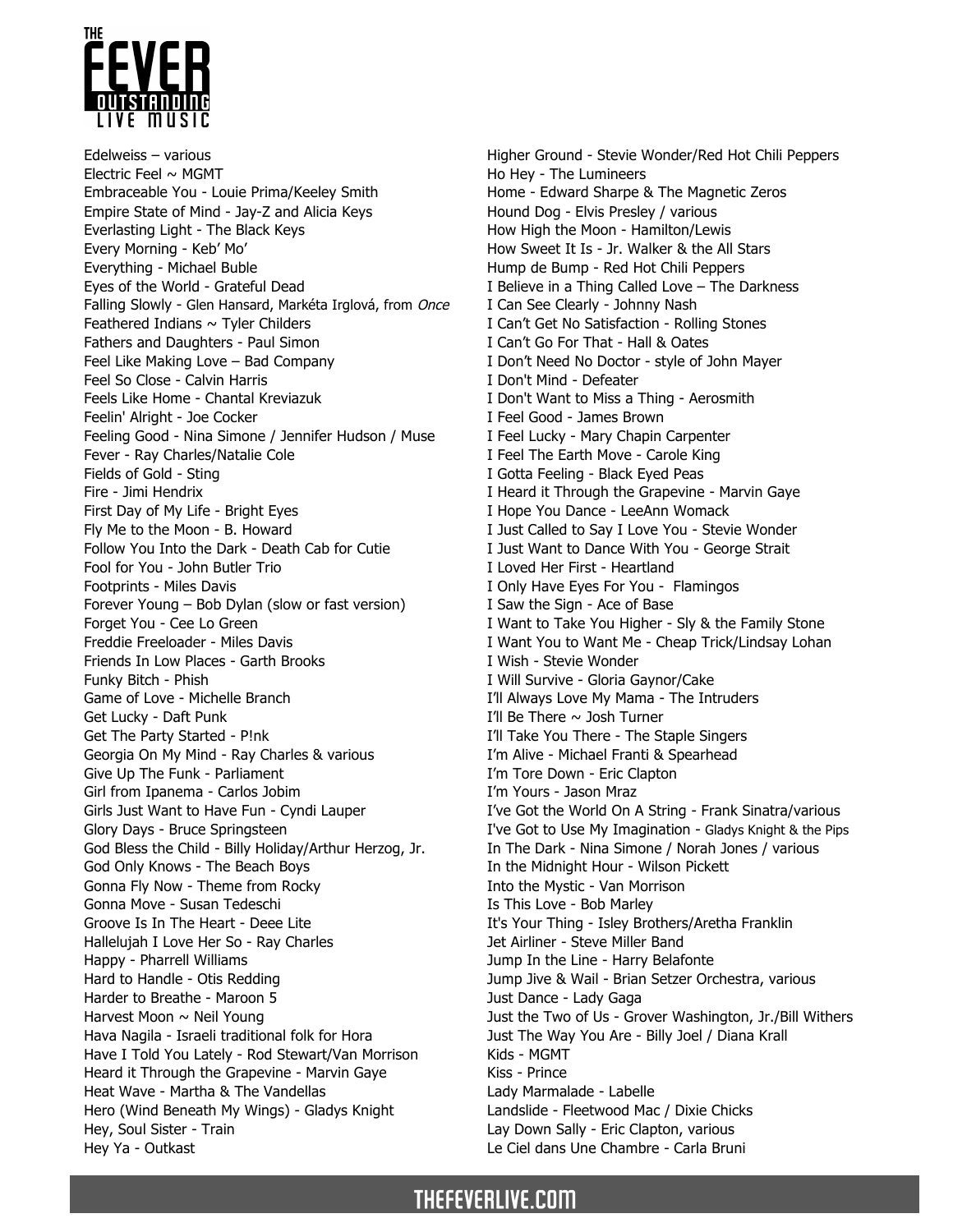

Le Freak - Chic Let It Be Me - Ray LaMontagne Let My Love Open the Door - Pete Townshend Let the Good Times Roll - Grateful Dead Let's Fall In Love - Diana Krall, various Let's Get It On - Marvin Gaye Let's Stay Together - Al Green A Little More You - Little Big Town Like A Virgin - Madonna Locked Out of Heaven - Bruno Mars Long Train Runnin' - Doobie Brothers Lovesong - The Cure / Adele Love and Happiness - Knopfler/Harris Love Me Like a Man - various Love Shack - B52's Love Train - O'Jays Lover Man - Billy Holiday, Etta James, various Loves Me Like a Rock  $\sim$  Paul Simon Loving Cup - Rolling Stones Low Rider - War Lucky - Jason Mraz & Colbie Caillat Make You Feel My Love - Bob Dylan Material Girl – Madonna Mother Like Mine  $\sim$  The Band Perry Mony Mony - Billy Idol Moondance - Van Morrison Move on Up - Curtis Mayfield Moves Like Jagger - Maroon 5 & Christina Aguilera Mr. Brightside - The Killers Musicology - Prince Mustang Sally - Wilson Pickett My Favorite Place - Stephen Kellogg & the Sixers My Funny Valentine - Fever style My Girl - The Temptations My Little Girl - Tim McGraw My Old Flame - various My Town - Montgomery Gentry Nearness of You, The - Rod Stewart Never Alone - Lady Antebellum Night Moves - Bob Seger No One - Alicia Keys No Reins - Rascal Flatts Nobody 'Cept You - Bob Dylan Northern Wind – City and Colour Oh What A Night - The Four Seasons Old Time Rock & Roll - Bob Seger One and Only - Adele One Friend - Keb' Mo' One More Saturday Night - Grateful Dead Ophelia  $\sim$  The Band Our Love Is Here to Stay - various Oye Como Va - Tito Puente P.Y.T. (Pretty Young Thing) - Michael Jackson Paradise By the Dashboard Light - Meatloaf

Piano Man - Billy Joel Play That Funky Music - Wild Cherry Proud Mary - Tina Turner/Creedence Clearwater Revival Put Your Records On - Corinne Bailey Rae Raise Your Glass - P!nk Ramblin' Man - Allman Brothers Red Hot Mama - Widespread Panic Respect - Aretha Franklin Roadhouse Blues - The Doors Rock Me Right - Susan Tedeschi Rock Around The Clock - Bill Haley & The Comets Rock & Roll - Led Zeppelin Rock Steady - Aretha Franklin/Patti Austin Rock This Town - Stray Cats Rolling In the Deep - Adele Route 66 - various Samba Pa Ti- Santana Sara Smile - Hall & Oates Say Hey (I Love You) - Michael Franti & Spearhead Save The Last Dance for Me - Michael Bublé Send Me On My Way - Rusted Root September - Earth, Wind & Fire Sex Machine - James Brown Shake It Off - Taylor Swift Shakedown Street - Grateful Dead Shining Star - Earth, Wind & Fire Shout! - Isley Brothers Shut Up and Dance - Walk The Moon Signed, Sealed, Delivered - Stevie Wonder Simon Tov - Traditional Jewish celebration song Simple Man - Lynyrd Skynyrd Simply the Best - Tina Turner (Sittin' On) the Dock of the Bay - Otis Redding Sleepwalk - Santo & Johnny Sneakin' Sally Through The Alley - Robert Palmer SOB - Nathaniel Rateliff Some Days You Gotta Dance - Dixie Chicks Some Kind of Wonderful - Grand Funk Railroad Somebody Told Me - The Killers Someone Like You - Van Morrison Something - Beatles Somewhere Over the Rainbow - various versions Son of a Preacherman - various Songbird - Fleetwood Mac Soulshine - The Allman Brothers Spill The Wine (Dig That Girl) - WAR Stand By Me - Ben E. King Statesboro Blues – Allman Brothers Band Steal My Kisses - Ben Harper Stayin' Alive - Bee Gees Steady As We Go - Dave Matthews Band Stormy Weather - Billy Holiday Sugar Magnolia ~ Grateful Dead Sugar Pie, Honey Bunch  $\sim$  The Four Toops

#### THEFEVERLIVE.COM